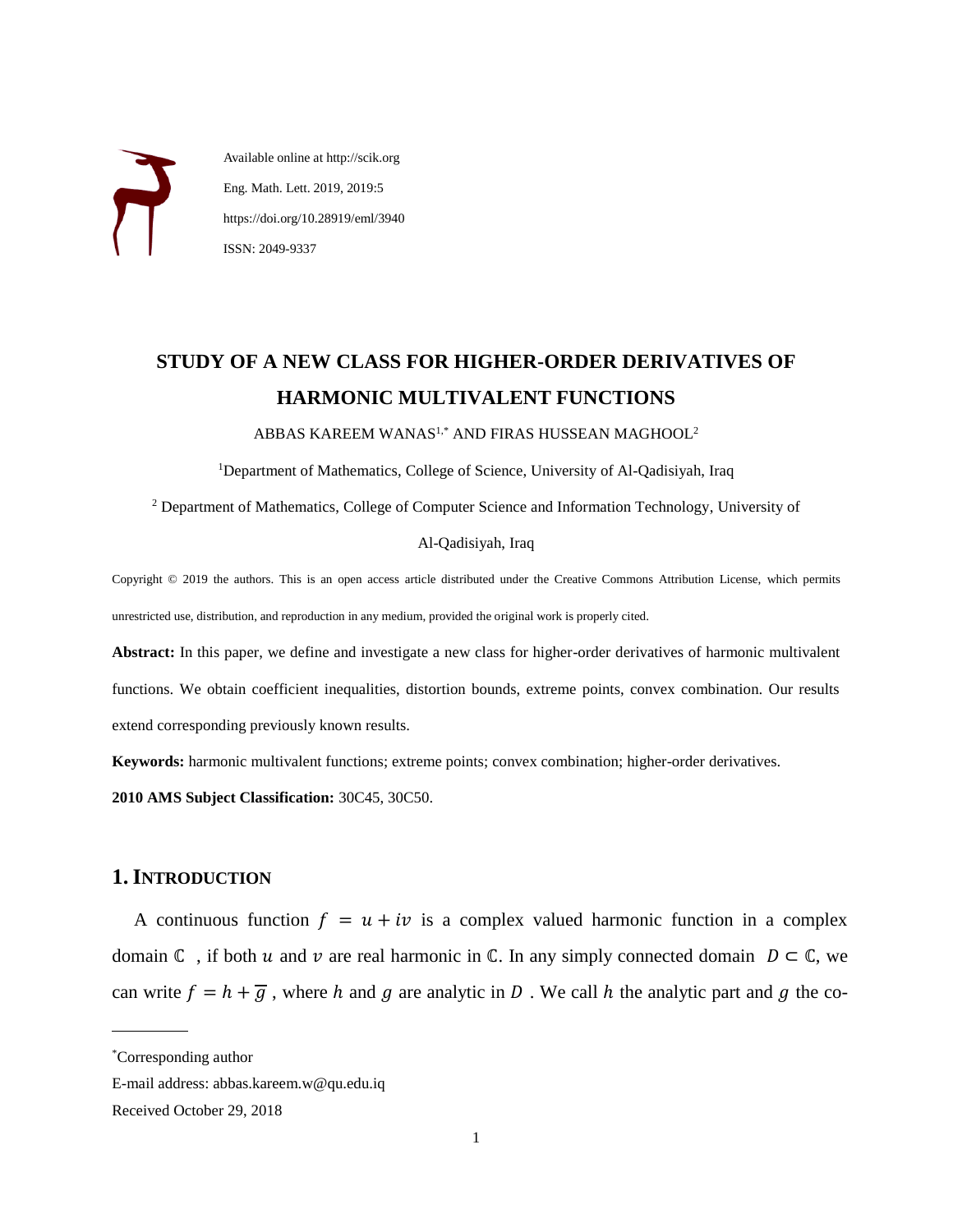analytic part of  $f$ . A necessary and sufficient condition for  $f$  to be locally univalent and sensepreserving in *D* is that  $|h'(z)| > |g'(z)|$  in *D* (see Clunie and Sheil-Small [3]).

Denote by  $K_{\mathcal{H}}(p)$  the class of functions  $f = h + \overline{g}$  that are harmonic univalent and sensepreserving in the open unit disk  $U = \{ z \in \mathbb{C} : |z| < 1 \}$ . For  $f = h + \overline{g} \in K_{\mathcal{H}}(p)$ , we may express the analytic functions  $h$  and  $g$  as

$$
h(z) = zp + \sum_{n=p+1}^{\infty} a_n z^n, \qquad g(z) = \sum_{n=p}^{\infty} b_n z^n, \, |b_p| < 1. \tag{1.1}
$$

Also denote by  $W_{\mathcal{H}}(p)$  the subclass of  $K_{\mathcal{H}}(p)$  containing of all functions  $f = h + \overline{g}$ , where h and  $q$  are given by

$$
h(z) = z^p - \sum_{n=p+1}^{\infty} a_n z^n, \qquad g(z) = -\sum_{n=p}^{\infty} b_n z^n \quad (a_n \ge 0, b_n \ge 0, |b_p| < 1). \tag{1.2}
$$

We denote by  $AK_{\mathcal{H}}(p,q,\gamma,\alpha,\beta)$  the class of all functions of the form (1.1) that satisfy the condition:

$$
Re\left\{\frac{zf^{(q+2)}(z) + f^{(q+1)}(z)}{f^{(q+1)}(z) + \gamma z f^{(q+2)}(z)}\right\} > \beta \left|\frac{zf^{(q+2)}(z) + f^{(q+1)}(z)}{f^{(q+1)}(z) + \gamma z f^{(q+2)}(z)} - 1\right| + \alpha,\tag{1.3}
$$

where  $p \in N = \{1, 2, ...\}$ ,  $q \in N_0 = N \cup \{0\}$ ,  $p > q$ ,  $0 \le \alpha < p - q$ ,  $\beta \ge 0$ ,  $0 \le \gamma < 1$  and for each  $f = h + \bar{g} \in K_H(p)$ , we have

$$
f^{(q)}(z) = \delta(p,q)z^{p-q} + \sum_{n=p+1}^{\infty} \delta(n,q)a_n z^{n-q} + \sum_{n=p}^{\infty} \delta(n,q)b_n (\bar{z})^{n-q},
$$
  

$$
\delta(p,q) = \frac{p!}{(p-q)!} = \begin{cases} 1 & (q=0) \\ p(p-1)...(p-q+1) & (q \neq 0) \end{cases}.
$$

Let  $AW_{\mathcal{H}}(p, q, \gamma, \alpha, \beta)$  be the subclass of  $AK_{\mathcal{H}}(p, q, \gamma, \alpha, \beta)$ , where

$$
AW_{\mathcal{H}}(p,q,\gamma,\alpha,\beta)=W_{\mathcal{H}}(p)\cap AK_{\mathcal{H}}(p,q,\gamma,\alpha,\beta).
$$

#### **Remark 1.1.**

- (1) If  $p = 1$  and  $q = 0$ , we have  $AW_{\mathcal{H}}(1,0, \gamma, \alpha, \beta) = KW_{\mathcal{H}}(\gamma, \alpha, \beta)$  which was studied by Atshan and Wanas [2].
- (2) If  $p = 1$  and  $q = \beta = 0$ , we have  $AW_{\mathcal{H}}(1,0,\gamma,\alpha,0) = C(\gamma,\alpha)$  which was studied by Mostafa [4] for analytic part.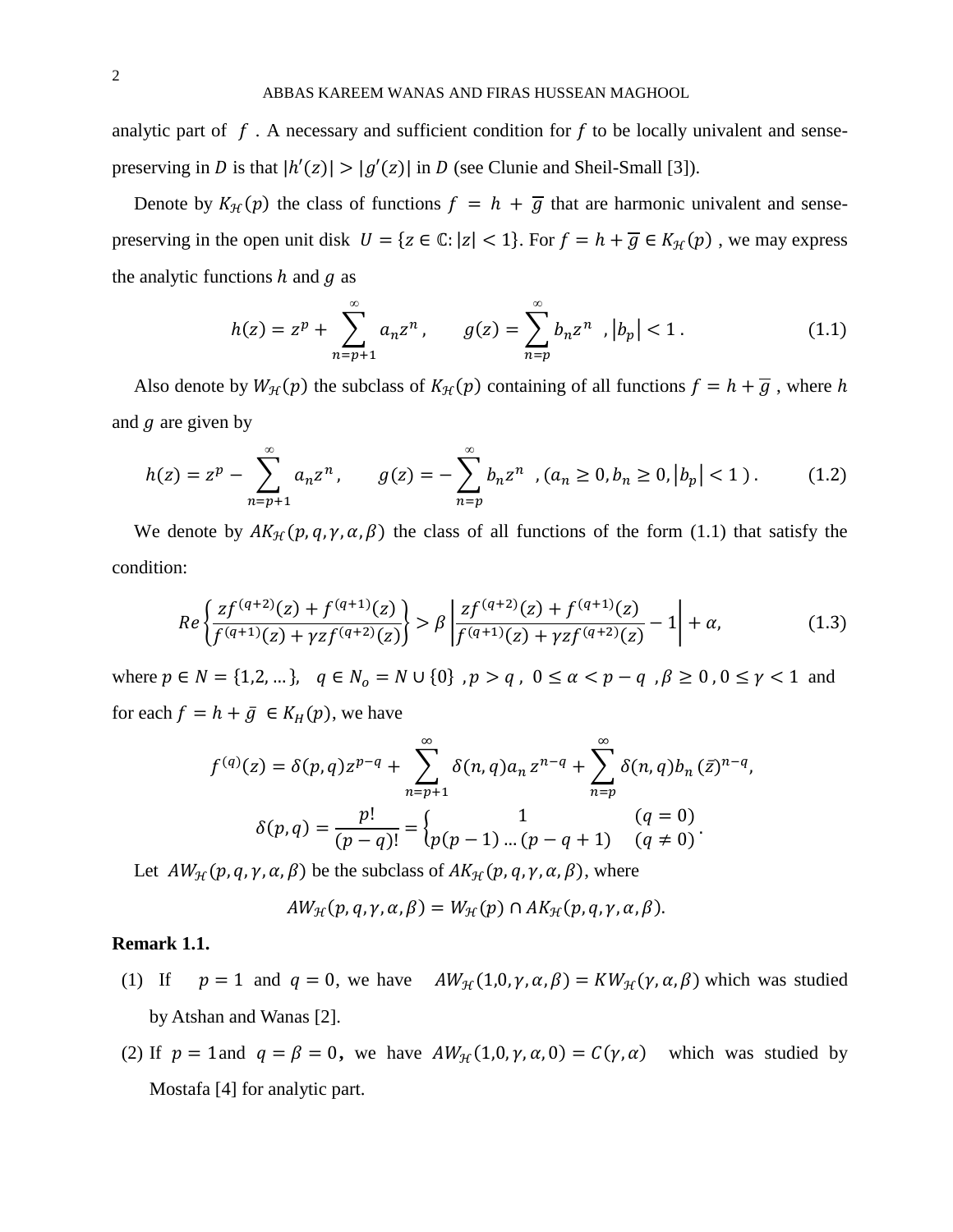(3) If  $p = 1$  and  $q = \gamma = \beta = 0$ , we have  $AW_{\mathcal{H}}(1,0,0,\alpha,0) = C(\alpha)$  which was studied by Silverman [5] for analytic part.

**Lemma 1.1.** (Aglan, [1]) Let  $w = u + iv$  and  $\mu$  be a real number. Then  $Re(w) \ge \mu$  if and only if

$$
|w + (1 - \mu)| \ge |w - (1 + \mu)|.
$$

**Lemma 1.2. (Aqlan, [1])** Let  $w = u + iv$  and  $\mu$ , t be a real number. Then  $Re(w) \ge$  $\mu | w - 1 | + t$  if and only if

$$
Re\{w\big(1+\mu e^{i\theta}\big)-\mu e^{i\theta}\} \ge t \qquad (-\pi \le \theta \le \pi).
$$

## **2. MAIN RESULT**

In our first theorem, we introduce a sufficient coefficient bound for harmonic function in  $AK_{\mathcal{H}}(p, q, \gamma, \alpha, \beta).$ 

**Theorem 2.1.** Let  $f = h + \overline{g}$  with h and g are given by (1.1). If

$$
\sum_{n=p+1}^{\infty} \frac{n!}{(n-q-1)!} [(n-q-1)(\beta(1-\gamma)-\alpha\gamma)+n-q-\alpha] (|a_n|+|b_n|)
$$
  

$$
\leq \frac{p!}{(p-q-1)!} [(p-q-1)(\beta(1-\gamma)-\alpha\gamma)-\alpha] (1-|b_p|), \qquad (2.1)
$$

where  $p \in N$ ,  $q \in N_0$ ,  $p > q$ ,  $0 \le \alpha < p - q$ ,  $\beta \ge 0$ ,  $0 \le \gamma < 1$ , then f is harmonic multivalent sense preserving in U and  $f \in AK_{\mathcal{H}}(p,q,\gamma,\alpha,\beta)$ .

**Proof.** For proving  $f \in AK_H(p,q,\gamma,\alpha,\beta)$ , we must show that (1.3) holds true. by using Lemma 1.2 , it is sufficient to show that

$$
Re\left\{\frac{zf^{(q+2)}(z)+f^{(q+1)}(z)}{f^{(q+1)}(z)+\gamma zf^{(q+2)}(z)}\left(1+\beta e^{i\theta}\right)-\beta e^{i\theta}\right\}>\alpha \quad (-\pi\leq\theta\leq\pi),
$$

or equivalently

$$
Re\left\{\frac{\left(1+\beta e^{i\theta}\right)\left(zf^{(q+2)}(z)+f^{(q+1)}(z)\right)-\beta e^{i\theta}\left(f^{(q+1)}(z)+\gamma zf^{(q+2)}(z)\right)}{f^{(q+1)}(z)+\gamma zf^{(q+2)}(z)}\right\}>\alpha.
$$

If we put

$$
L(z) = (1 + \beta e^{i\theta})(zf^{(q+2)}(z) + f^{(q+1)}(z)) - \beta e^{i\theta}(f^{(q+1)}(z) + \gamma z f^{(q+2)}(z))
$$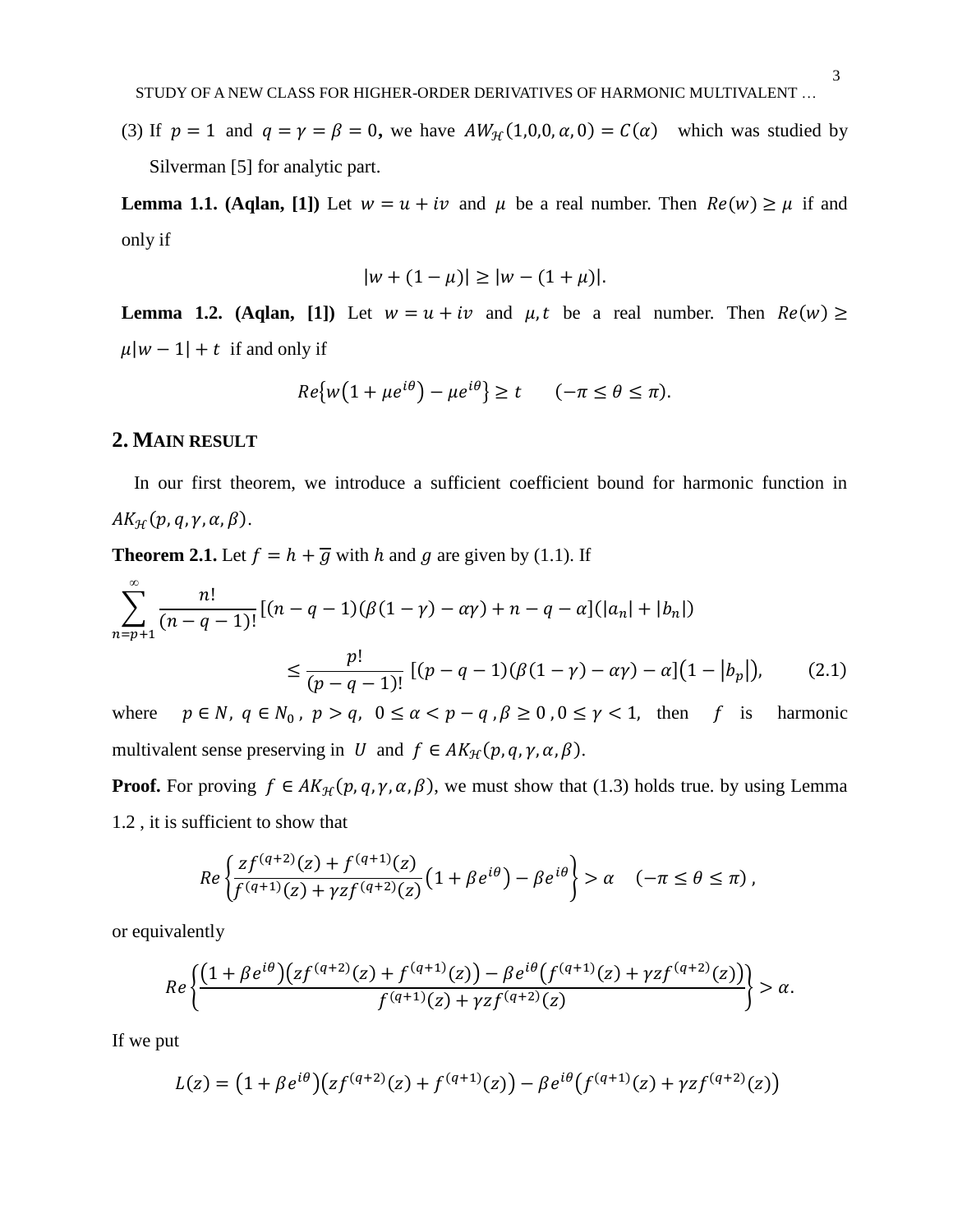and

$$
M(z) = f^{(q+1)}(z) + \gamma z f^{(q+2)}(z).
$$

In view of Lemma 1.1, we only need to prove that

$$
|L(z) + (1 - \alpha)M(z)| - |L(z) - (1 + \alpha)M(z)| \ge 0.
$$

Now,

$$
|L(z)+(1-\alpha)M(z)|
$$
\n
$$
= \left| (1+\beta e^{i\theta}) \left( \frac{p!}{(p-q-2)!} z^{p-q-1} + \sum_{n=p+1}^{\infty} \frac{n!}{(n-q-2)!} a_n z^{n-q-1} + \sum_{n=p}^{\infty} \frac{n!}{(n-q-2)!} b_n(z)^{n-q-1} \right|
$$
\n
$$
+ \frac{p!}{(p-q-1)!} z^{p-q-1} + \sum_{n=p+1}^{\infty} \frac{n!}{(n-q-1)!} a_n z^{n-q-1} + \sum_{n=p}^{\infty} \frac{n!}{(n-q-1)!} b_n(z)^{n-q-1} \right\rangle
$$
\n
$$
- \beta e^{i\theta} \left( \frac{p!}{(p-q-1)!} z^{p-q-1} + \sum_{n=p+1}^{\infty} \frac{n!}{(n-q-1)!} a_n z^{n-q-1} + \sum_{n=p}^{\infty} \frac{n!}{(n-q-1)!} b_n(z)^{n-q-1} \right|
$$
\n
$$
+ \frac{rp!}{(p-q-2)!} z^{p-q-1} + \sum_{n=p+1}^{\infty} \frac{rn!}{(n-q-2)!} a_n z^{n-q-1} + \sum_{n=p}^{\infty} \frac{rn!}{(n-q-2)!} b_n(z)^{n-q-1}
$$
\n
$$
+ (1-\alpha) \left( \frac{p!}{(p-q-1)!} z^{p-q-1} + \sum_{n=p+1}^{\infty} \frac{n!}{(n-q-1)!} a_n z^{n-q-1} + \sum_{n=p}^{\infty} \frac{rn!}{(n-q-2)!} b_n(z)^{n-q-1} \right|
$$
\n
$$
+ \frac{rp!}{(p-q-2)!} z^{p-q-1} + \sum_{n=p+1}^{\infty} \frac{rn!}{(n-q-2)!} a_n z^{n-q-1} + \sum_{n=p}^{\infty} \frac{rn!}{(n-q-2)!} b_n(z)^{n-q-1}
$$
\n
$$
+ \sum_{n=p+1}^{\infty} \frac{n!}{(n-q-1)!} \left[ ((p-q-1)(\beta e^{i\theta} (1-\gamma)+(1-\alpha)\gamma)+p-q+1-\alpha) \right] z^{p-q-1}
$$
\n
$$
+ \sum_{n=p+
$$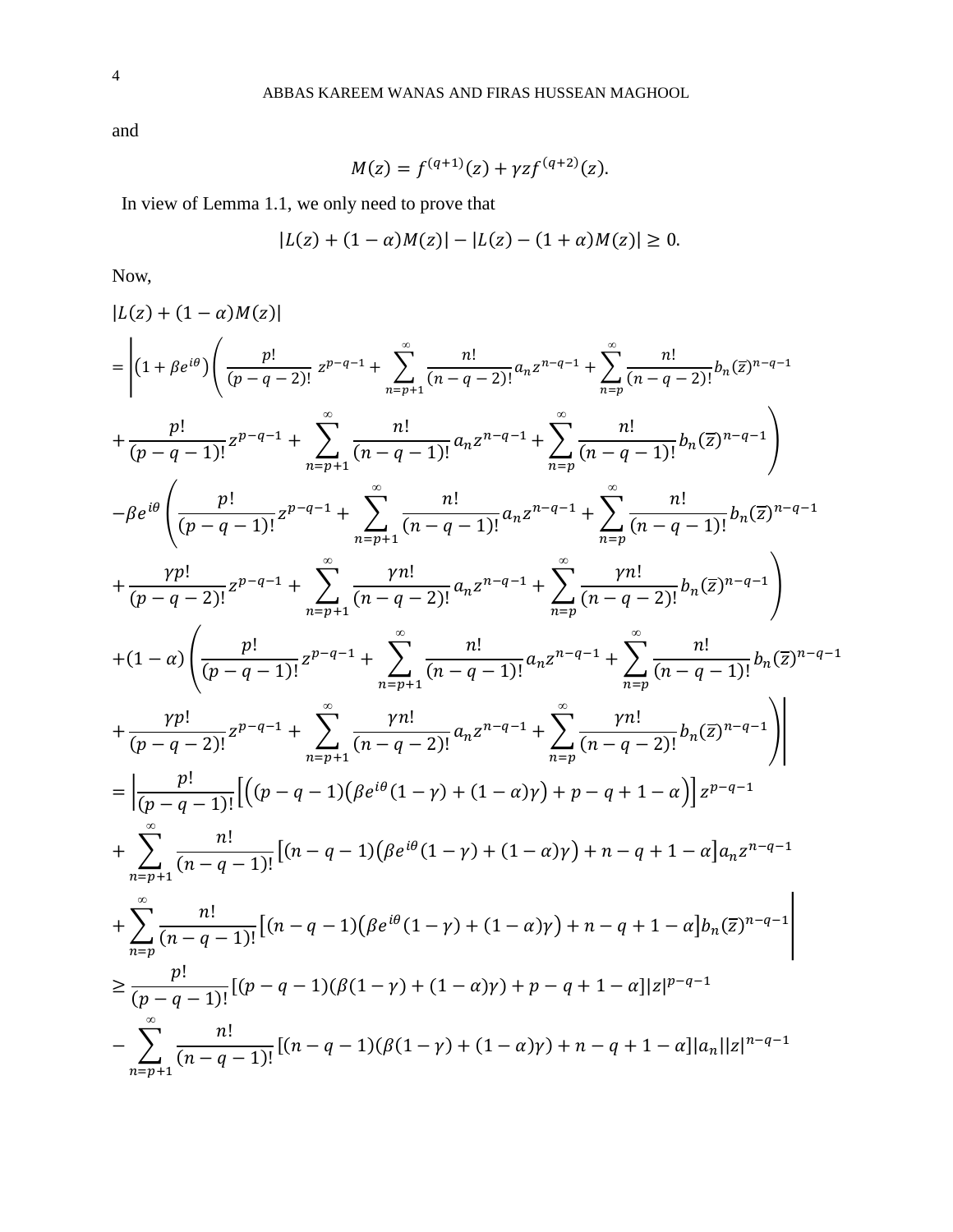$$
+\sum_{n=p}^{\infty}\frac{n!}{(n-q-1)!}[(n-q-1)(\beta(1-\gamma)+(1-\alpha)\gamma)+n-q+1-\alpha]|b_n||z|^{n-q-1}.
$$

Similarly

$$
|L(z) - (1 + \alpha)M(z)|
$$
\n
$$
= \left| \frac{-p!}{(p - q - 1)!} \left[ (p - q - 1)(\beta e^{i\theta}(\gamma - 1) + (1 + \alpha)\gamma) - p + q + 1 + \alpha \right] z^{p - q - 1} \right|
$$
\n
$$
+ \sum_{n = p+1}^{\infty} \frac{n!}{(n - q - 1)!} \left[ (n - q - 1)(\beta e^{i\theta} (1 - \gamma) + (1 + \alpha)\gamma) + n - q - 1 - \alpha \right] a_n z^{n - q - 1}
$$
\n
$$
+ \sum_{n = p}^{\infty} \frac{n!}{(n - q - 1)!} \left[ (n - q - 1)(\beta e^{i\theta} (1 - \gamma) - (1 + \alpha)\gamma) + n - q - 1 - \alpha \right] b_n (\overline{z})^{n - q - 1} \right|
$$
\n
$$
\leq \frac{p!}{(p - q - 1)!} \left[ (p - q - 1)(\beta(\gamma - 1) + (1 + \alpha)\gamma) - p + q + 1 + \alpha \right] |z|^{p - q - 1}
$$
\n
$$
+ \sum_{n = p+1}^{\infty} \frac{n!}{(n - q - 1)!} \left[ (n - q - 1)(\beta(1 - \gamma) - (1 + \alpha)\gamma) + n - q - 1 - \alpha \right] |a_n| |z|^{n - q - 1}
$$
\n
$$
+ \sum_{n = p}^{\infty} \frac{n!}{(n - q - 1)!} \left[ (n - q - 1)(\beta(1 - \gamma) - (1 + \alpha)\gamma) + n - q + 1 - \alpha \right] |b_n| |\overline{z}|^{n - q - 1}.
$$

Then

$$
|L(z) + (1 - \alpha)M(z)| - |L(z) - (1 + \alpha)M(z)|
$$
  
\n
$$
\geq \frac{2p!}{(p - q - 1)!} [(p - q - 1)(\beta(1 - \gamma) - \alpha \gamma) + p - q - \alpha]
$$
  
\n
$$
- \sum_{n=p+1}^{\infty} \frac{2n!}{(n - q - 1)!} [(n - q - 1)(\beta(1 - \gamma) - \alpha \gamma) + n - q - \alpha] |a_n|
$$
  
\n
$$
- \sum_{n=p}^{\infty} \frac{2n!}{(n - q - 1)!} [(n - q - 1)(\beta(1 - \gamma) - \alpha \gamma) + n - q - \alpha] |b_n| \geq 0.
$$

The harmonic multivalent function

$$
f(z) = z^{p} + \sum_{n=p+1}^{\infty} \frac{(n-q-1)! x_{n}}{n! [(n-q-1)(\beta(1-\gamma)-\alpha\gamma)+n-q-\alpha]} z^{n}
$$

$$
+ \sum_{n=p}^{\infty} \frac{(n-q-1)! \overline{y}_{n}}{n! [(n-q-1)(\beta(1-\gamma)-\alpha\gamma)+n-q-\alpha]} (\overline{z})^{n} , \qquad (2.2)
$$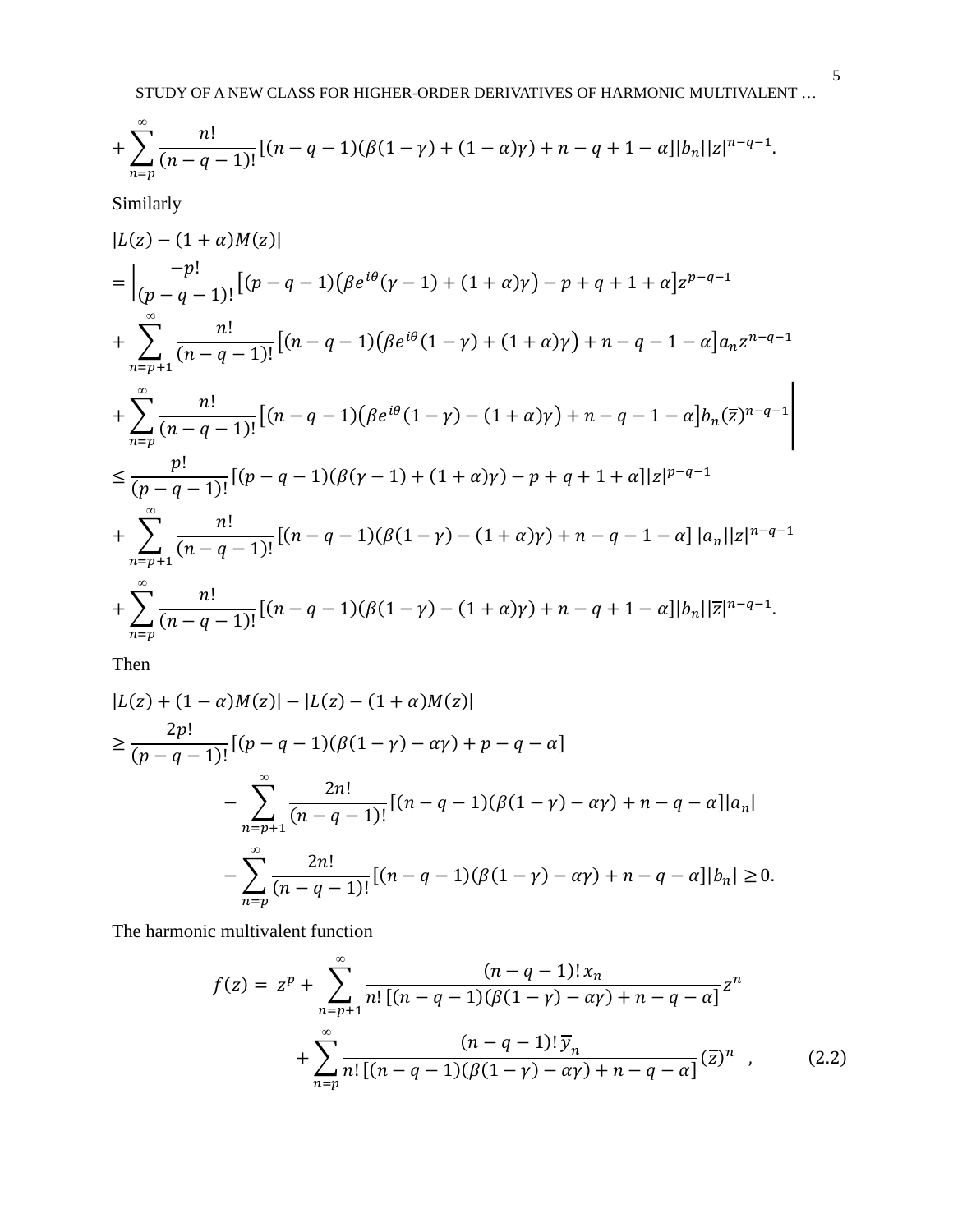where 
$$
\sum_{n=p+1}^{\infty} |x_n| + \sum_{n=p}^{\infty} |y_n| = \frac{p!}{(p-q-1)!} [(p-q-1)(\beta(1-p) - \alpha y) + p - q - \alpha],
$$
 show that

the coefficient bound given by  $(2.1)$  is sharp. The functions of the form  $(2.2)$  are in the class  $AK_{\mathcal{H}}(p, q, \gamma, \alpha, \beta)$ , because

$$
\sum_{n=p+1}^{\infty} \frac{n!}{(n-q-1)!} [(n-q-1)(\beta(1-\gamma)-\alpha\gamma)+n-q-\alpha] \times
$$
  

$$
\times \frac{(n-q-1)! |x_n|}{n! [(n-q-1)(\beta(1-\gamma)-\alpha\gamma)+n-q-\alpha]}
$$
  

$$
+ \sum_{n=p}^{\infty} \frac{n!}{(n-q-1)!} [(n-q-1)(\beta(1-\gamma)-\alpha\gamma)+n-q-\alpha] \times
$$
  

$$
\times \frac{(n-q-1)! |y_n|}{n! [(n-q-1)(\beta(1-\gamma)-\alpha\gamma)+n-q-\alpha]}
$$
  

$$
= \sum_{n=p+1}^{\infty} |x_n| + \sum_{n=p}^{\infty} |y_n| = \frac{p!}{(p-q-1)!} [(p-q-1)(\beta(1-\gamma)-\alpha\gamma)+p-q-\alpha].
$$

The restriction placed in Theorem 2.1 on the moduli of the coefficients of  $f = h + \overline{g}$  enables us to conclude for arbitrary rotation of the coefficients of  $f$  that the resulting functions would still be harmonic multivalent and  $f \in AK_{\mathcal{H}}(p,q,\gamma,\alpha,\beta)$ .

In the following theorem, it is shown that the condition  $(2.1)$  is also necessary for functions in  $AW_{\mathcal{H}}(p,q,\gamma,\alpha,\beta).$ 

**Theorem 2.2.** Let  $f = h + \overline{g}$  with h and g are given by (1.2). Then  $f \in AW_{\mathcal{H}}(p, q, \gamma, \alpha, \beta)$  if and only if

$$
\sum_{n=p+1}^{\infty} \frac{n!}{(n-q-1)!} [(n-q-1)(\beta(1-\gamma)-\alpha\gamma)+n-q-\alpha]a_n
$$
  
+
$$
\sum_{n=p}^{\infty} \frac{n!}{(n-q-1)!} [(n-q-1)(\beta(1-\gamma)-\alpha\gamma)+n-q-\alpha]b_n
$$
  

$$
\leq \frac{p! [(p-q-1)(\beta(1-\gamma)-\alpha\gamma)+p-q-\alpha]}{(p-q-1)!},
$$
 (2.3)

where  $p \in N$ ,  $q \in N_0$ ,  $p > q$ ,  $0 \le \alpha < p - q$ ,  $\beta \ge 0$ ,  $0 \le \gamma < 1$ .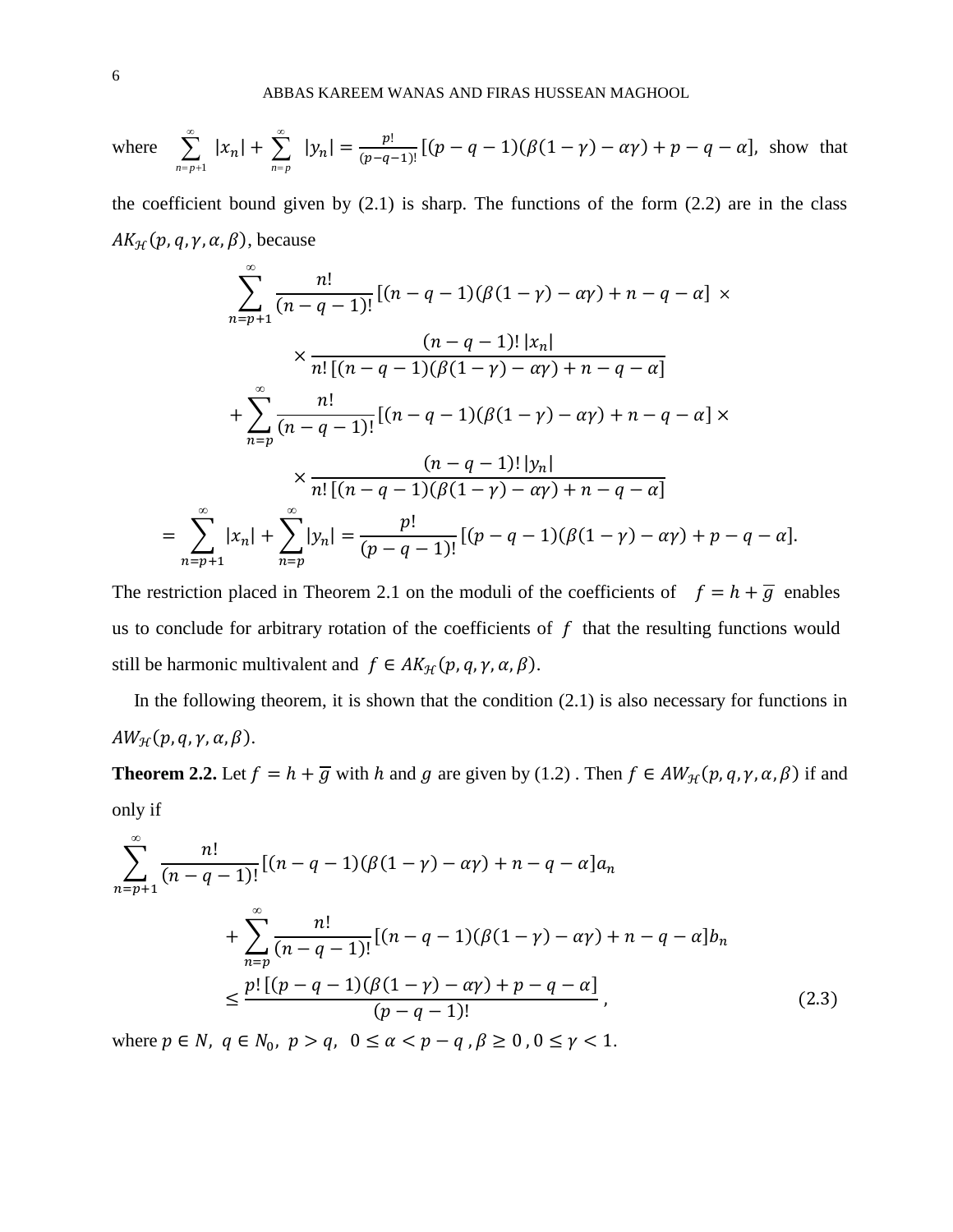**Proof.** Since  $AW_{\mathcal{H}}(p, q, \gamma, \alpha, \beta) \subset AK_{\mathcal{H}}(p, q, \gamma, \alpha, \beta)$ , we only need to prove the "only if " part of the theorem. Assume that  $f \in AW_{\mathcal{H}}(p, q, \gamma, \alpha, \beta)$ . Then by (1.3), we have

$$
Re\left\{\frac{zf^{(q+2)}(z)+f^{(q+1)}(z)}{f^{(q+1)}(z)+\gamma zf^{(q+2)}(z)}\left(1+\beta e^{i\theta}\right)-\beta e^{i\theta}\right\}>\alpha,
$$

This is equivalent to

$$
Re\left\{\frac{\left(1+\beta e^{i\theta}\right)\left(zf^{(q+2)}(z)+f^{(q+1)}(z)\right)-\beta e^{i\theta}\left(f^{(q+1)}(z)+\gamma zf^{(q+2)}(z)\right)}{f^{(q+1)}(z)+\gamma zf^{(q+2)}(z)}\right\}}\\=Re\left\{\frac{\frac{p!}{(p-q-1)!}\left[(p-q-1)\left(\beta e^{i\theta}(1-\gamma)-\alpha\gamma\right)+p-q-\alpha\right]z^{p-q-1}}{\frac{p!}{(p-q-1)!}\left(1+\gamma(p-q-1)\right)z^{p-q-1}-\sum_{n=p+1}^{\infty}\frac{n!}{(n-q-1)!}\left(1+\gamma(p-q-1)\right)a_{n}z^{n-q-1}}\right\}
$$

$$
\frac{-\sum_{n=p+1}^{\infty} \frac{n!}{(n-q-1)!} \left[ (n-q-1) (\beta e^{i\theta} (1-\gamma) - \alpha \gamma) + n - q - \alpha \right] a_n z^{n-q-1}}{-\sum_{n=p}^{\infty} \frac{n!}{(n-q-1)!} (1+\gamma (p-q-1)) b_n (\bar{Z})^{n-q-1}}
$$

$$
-\sum_{n=p}^{\infty} \frac{n!}{(n-q-1)!} \left[ (n-q-1) (\beta e^{i\theta} (1-\gamma) - \alpha \gamma) + n - q - \alpha \right] b_n (\bar{Z})^{n-q-1}} \bigg] \ge 0. \quad (2.4)
$$

The above required condition (2.4) must hold for all values of  $z$  in  $U$ . Upon choosing the values of z on the positive real axis where  $0 \le z = r < 1$ , we must have

$$
Re\left\{\frac{\frac{p!}{(p-q-1)!}[p-q-\alpha-\alpha\gamma(p-q-1)]r^{p-q-1}-\sum_{n=p+1}^{\infty}\frac{n!}{(n-q-1)!}[n-q-\alpha-\alpha\gamma(n-q-1)]a_n r^{n-q-1}}{\frac{p!}{(p-q-1)!}(1+\gamma(p-q-1))r^{p-q-1}-\sum_{n=p+1}^{\infty}\frac{n!}{(n-q-1)!}(1+\gamma(n-q-1))a_n r^{n-q-1}}-\sum_{n=p}^{\infty}\frac{n!}{(n-q-1)!}[n-q-\alpha-\alpha\gamma(n-q-1)]b_n r^{p-q-1}-\beta e^{i\theta}\frac{p!}{(p-q-1)!}(p-q-1)(\gamma-1)r^{p-q-1}}-\sum_{n=p}^{\infty}\frac{n!}{(n-q-1)!}(1+\gamma(n-q-1))b_n r^{n-q-1}-\sum_{n=p+1}^{\infty}\frac{n!}{(n-q-1)!}(n-q-1)(1-\gamma)a_n r^{p-q-1}+\sum_{n=p}^{\infty}\frac{n!}{(n-q-1)!}(n-q-1)(1-\gamma)b_n r^{p-q-1}\right\}\ge 0.
$$

Since  $Re(-e^{i\theta}) \ge -|e^{i\theta}| = -1$ , and letting  $r \to 1^-$ , the above inequality reduces to

$$
\frac{p!}{(p-q-1)!}[(p-q-1)(\beta(1-\gamma)-\alpha\gamma)+p-q-\alpha]-\sum_{n=p+1}^{\infty}\frac{n!}{(n-q-1)!}[(n-q-1)(\beta(1-\gamma)-\alpha\gamma)+n-q-\alpha]a_n
$$
  
\n
$$
\frac{p!}{(p-q-1)!}(1+\gamma(p-q-1))-\sum_{n=p+1}^{\infty}\frac{n!}{(n-q-1)!}(1+\gamma(n-q-1))a_n-\sum_{n=p}^{\infty}\frac{n!}{(n-q-1)!}(1+\gamma(n-q-1))b_n
$$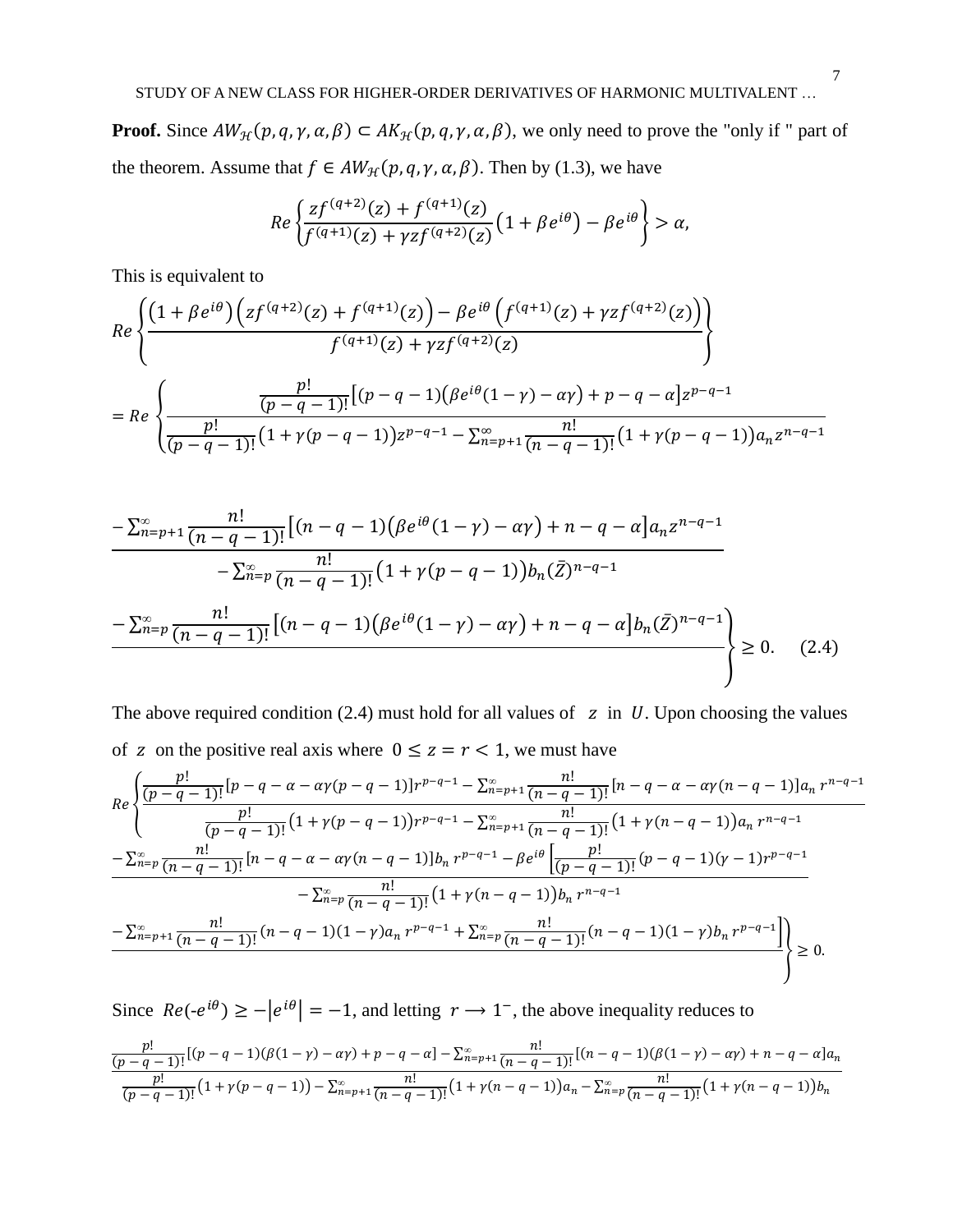$$
\frac{-\sum_{n=p+1}^{\infty}\frac{n!}{(n-q-1)!}\left[(n-q-1)(\beta(1-\gamma)-\alpha\gamma)+n-q-\alpha\right]b_n}{\geq 0}.
$$

This gives (2.3), and the poof is complete.

Next, we establish the distortion bounds for the function in  $AW_{\mathcal{H}}(p,q,\gamma,\alpha,\beta)$  which yields a covering result for this class.

**Theorem 2.3.** Let  $f \in AW_{\mathcal{H}}(p,q,\gamma,\alpha,\beta)$ . Then for  $|z| = r < 1$ , we have

$$
|f(z)| \ge (1 - b_p)r^p - \frac{(p - q)[(p - q - 1)(\beta(1 - \gamma) - \alpha\gamma) + p - q - \alpha](1 - b_p)}{(p + 1)[(p - q)(\beta(1 - \gamma) + 1 - \alpha\gamma) + 1 - \alpha]}
$$
(2.5)

and

$$
|f(z)| \le (1 + b_p)r^p + \frac{(p - q)[(p - q - 1)(\beta(1 - \gamma) - \alpha\gamma) + p - q - \alpha](1 - b_p)}{(p + 1)[(p - q)(\beta(1 - \gamma) + 1 - \alpha\gamma) + 1 - \alpha]}.
$$
 (2.6)

**Proof.** Assume that  $f \in AW_{\mathcal{H}}(p, q, \gamma, \alpha, \beta)$ . Then by (2.3), we get

$$
|f(z)| = \left| z^p - \sum_{n=p+1}^{\infty} a_n z^n - \sum_{n=p}^{\infty} b_n(\overline{z})^n \right| \ge (1 - b_p)r^p - \sum_{n=p+1}^{\infty} (a_n + b_n)r^n
$$
  
\n
$$
\ge (1 - b_p)r^p - \sum_{n=p+1}^{\infty} (a_n + b_n)r^{p+1}
$$
  
\n
$$
= (1 - b_p)r^p - \frac{(p-q)!}{(p+1)!\left[(p-q)(\beta(1-\gamma)+1-\alpha\gamma)+1-\alpha\right]} \times
$$
  
\n
$$
\times \sum_{n=p+1}^{\infty} \frac{(p+1)!\left[(p-q)(\beta(1-\gamma)+1-\alpha\gamma)+1-\alpha\right]}{(p-q)!} (a_n + b_n)r^{p+1}
$$
  
\n
$$
\ge (1 - b_p)r^p - \frac{(p-q)!}{(p+1)!\left[(p-q)(\beta(1-\gamma)+1-\alpha\gamma)+1-\alpha\right]}
$$
  
\n
$$
\sum_{n=p+1}^{\infty} \frac{n!}{(n-q-1)!} [(n-q-1)(\beta(1-\gamma)-\alpha\gamma)+n-q-\alpha] (a_n + b_n)r^{p+1}
$$
  
\n
$$
\ge (1 - b_p)r^p - \frac{(p-q)[(p-q-1)(\beta(1-\gamma)-\alpha\gamma)+p-q-\alpha](1-b_p)}{(p+1)[(p-q)(\beta(1-\gamma)+1-\alpha\gamma)+1-\alpha]}.
$$

Relation (2.6) can be proved by using the similar statements. So the proof is completes.

The following covering result follows from the inequality (2.5) of theorem 2.3. **Corollary 2.1.** Let  $f \in AW_{\mathcal{H}}(p, q, \gamma, \alpha, \beta)$ . Then for  $|z| = r < 1$ , we have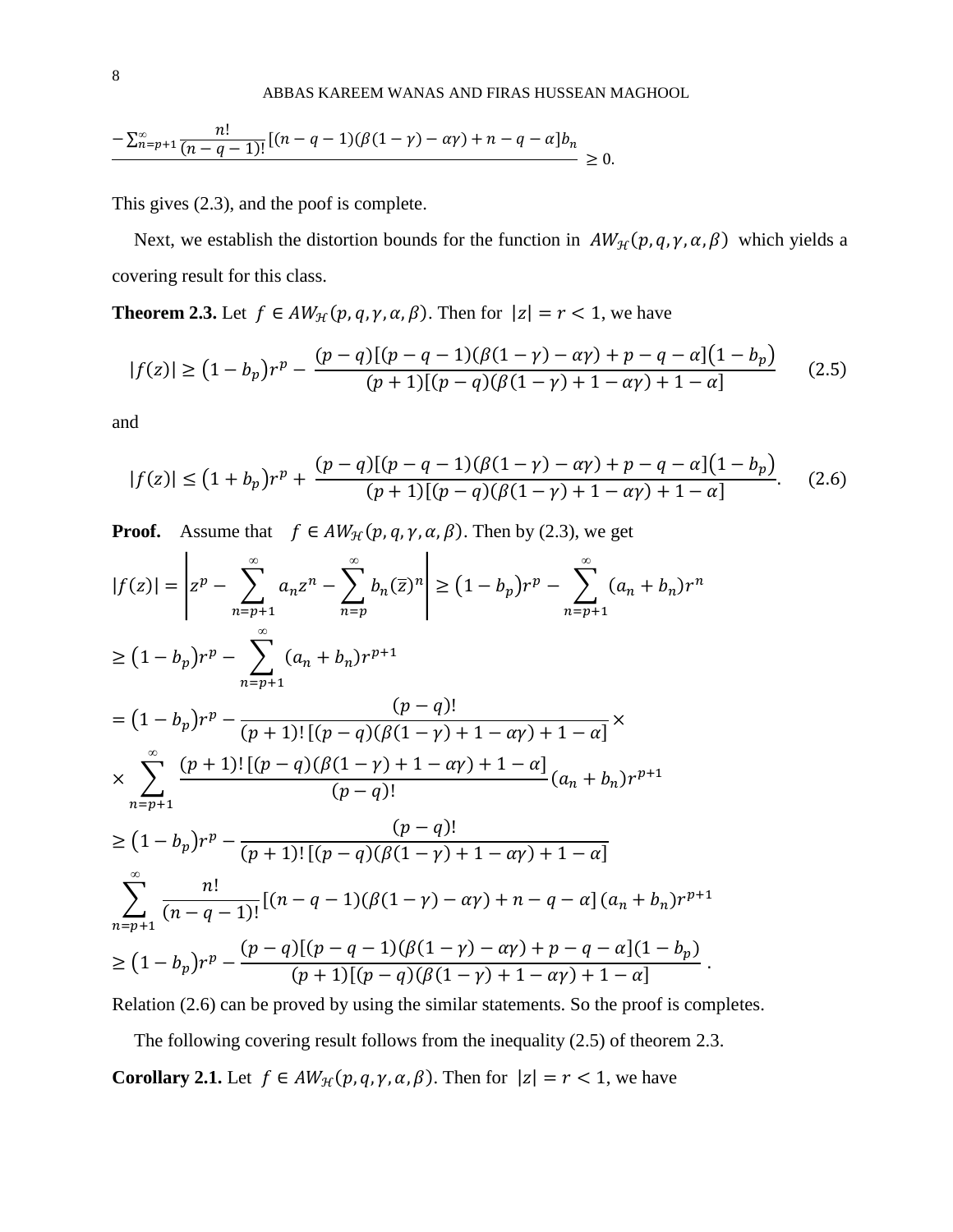STUDY OF A NEW CLASS FOR HIGHER-ORDER DERIVATIVES OF HARMONIC MULTIVALENT …

$$
\left\{w: |w| < \left(1 - b_p\right) - \frac{(p - q)\left[(p - q - 1)\left(\beta(1 - \gamma) - \alpha \gamma\right) + p - q - \alpha\right]\left(1 - b_p\right)}{(p + 1)\left[(p - q)\left(\beta(1 - \gamma) + 1 - \alpha \gamma\right) + 1 - \alpha\right]}\right\} \subset f(U)
$$

In the next result, we discuss extreme points of  $AW_{\mathcal{H}}(p, q, \gamma, \alpha, \beta)$ .

**Theorem2.4**. Let f be given by (1.2). Then  $f \in AW_{\mathcal{H}}(p, q, \gamma, \alpha, \beta)$  if and only if f can be expressed as

$$
f(z) = \sum_{n=p}^{\infty} (\sigma_n h_n(z) + \xi_n g_n(z)), \qquad (z \in U),
$$

where  $h_p(z) = z^p$ ,

$$
h_n(z) = z^p - \frac{p! (n - q - 1)! [(p - q - 1)(\beta(1 - \gamma) - \alpha \gamma) + p - q - \alpha]}{n! (p - q - 1)! [(n - q - 1)(\beta(1 - \gamma) + 1 - \alpha \gamma) + n - q - \alpha]} z^n, \quad n = p + 1, p + 2, \dots
$$

and

$$
g_n(z) = z^p - \frac{p! (n - q - 1)! [(p - q - 1)(\beta(1 - \gamma) - \alpha \gamma) + p - q - \alpha]}{n! (p - q - 1)! [(n - q - 1)(\beta(1 - \gamma) + 1 - \alpha \gamma) + n - q - \alpha]} (\bar{z})^n, \ n = p, p + 1, \dots,
$$
  

$$
\sum_{n=p}^{\infty} (\sigma_n + \xi_n) = 1, \quad (\sigma_n \ge 0, \ \xi_n \ge 0).
$$

In particular, the extreme points of  $AW_{\mathcal{H}}(p,q,\gamma,\alpha,\beta)$  are  $\{h_n\}$  and  $\{g_n\}$ .

**Proof:** Assume that  $f$  can be expressed by (2.7). Then, we have

$$
f(z) = \sum_{n=p}^{\infty} (\sigma_n h_n(z) + \xi_n g_n(z))
$$
  
= 
$$
\sum_{n=p}^{\infty} (\sigma_n + \xi_n) z^p - \sum_{n=p+1}^{\infty} \frac{p! (n-q-1)! [(p-q-1)(\beta(1-\gamma) - \alpha \gamma) + p - q - \alpha]}{n! (p-q-1)! [(n-q-1)(\beta(1-\gamma) + 1 - \alpha \gamma) + n - q - \alpha]} \sigma_n z^n
$$
  
- 
$$
\sum_{n=p}^{\infty} \frac{p! (n-q-1)! [(p-q-1)(\beta(1-\gamma) - \alpha \gamma) + p - q - \alpha]}{n! (p-q-1)! [(n-q-1)(\beta(1-\gamma) + 1 - \alpha \gamma) + n - q - \alpha]} \xi_n(\bar{z})^n
$$
  
= 
$$
z^p - \sum_{n=p+1}^{\infty} \frac{p! (n-q-1)! [(p-q-1)(\beta(1-\gamma) - \alpha \gamma) + p - q - \alpha]}{n! (p-q-1)! [(n-q-1)(\beta(1-\gamma) + 1 - \alpha \gamma) + n - q - \alpha]} \sigma_n z^n
$$
  
- 
$$
\sum_{n=p}^{\infty} \frac{p! (n-q-1)! [(p-q-1)(\beta(1-\gamma) - \alpha \gamma) + p - q - \alpha]}{n! (p-q-1)! [(n-q-1)(\beta(1-\gamma) + 1 - \alpha \gamma) + n - q - \alpha]} \xi_n(\bar{z})^n.
$$

Hence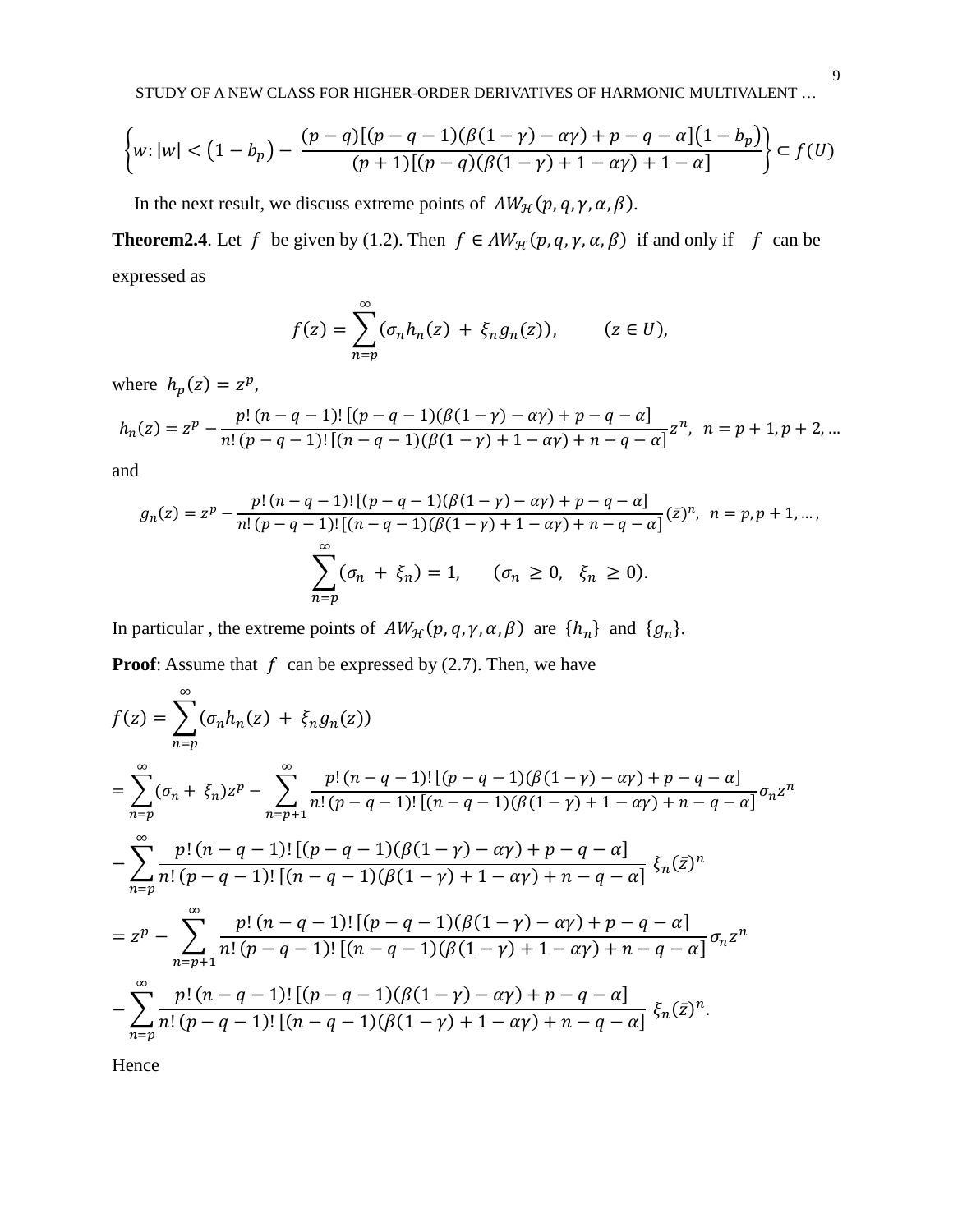$$
\sum_{n=p+1}^{\infty} \frac{n!}{(n-q-1)!} [(n-q-1)(\beta(1-\gamma)-\alpha\gamma)+n-q-\alpha] \times
$$
  
\n
$$
\times \frac{p! (n-q-1)! [(p-q-1)(\beta(1-\gamma)-\alpha\gamma)+p-q-\alpha]}{n! (p-q-1)! [(n-q-1)(\beta(1-\gamma)+1-\alpha\gamma)+n-q-\alpha]} \sigma_n
$$
  
\n+
$$
\sum_{n=p}^{\infty} \frac{n!}{(n-q-1)!} [(n-q-1)(\beta(1-\gamma)-\alpha\gamma)+n-q-\alpha] \times
$$
  
\n
$$
\times \frac{p! (n-q-1)! [(p-q-1)(\beta(1-\gamma)-\alpha\gamma)+p-q-\alpha]}{n! (p-q-1)! [(n-q-1)(\beta(1-\gamma)+1-\alpha\gamma)+n-q-\alpha]} \xi_n
$$
  
\n=
$$
\frac{p! [(p-q-1)(\beta(1-\gamma)-\alpha\gamma)+p-q-\alpha]}{(p-q-1)!} \left( \sum_{n=p}^{\infty} (\sigma_n + \xi_n) - \sigma_p \right)
$$
  
\n=
$$
\frac{p! [(p-q-1)(\beta(1-\gamma)-\alpha\gamma)+p-q-\alpha]}{(p-q-1)!} (1-\sigma_p)
$$
  
\n
$$
\leq \frac{p! [(p-q-1)(\beta(1-\gamma)-\alpha\gamma)+p-q-\alpha]}{(p-q-1)!},
$$

and so  $f \in AW_{\mathcal{H}}(p,q,\gamma,\alpha,\beta)$ .

Conversely, let  $f \in AW_{\mathcal{H}}(p,q,\gamma,\alpha,\beta)$ . putting

$$
\sigma_n = \frac{n! \ (p - q - 1)! \left[ (n - q - 1) (\beta (1 - \gamma) + 1 - \alpha \gamma) + n - q - \alpha \right]}{p! \ (n - q - 1)! \left[ (p - q - 1) (\beta (1 - \gamma) - \alpha \gamma) + p - q - \alpha \right]} a_n, \qquad (n = p + 1, p + 2, \dots)
$$

and

$$
\xi_n = \frac{n! (p - q - 1)! [(n - q - 1)(\beta(1 - \gamma) + 1 - \alpha \gamma) + n - q - \alpha]}{p! (n - q - 1)! [(p - q - 1)(\beta(1 - \gamma) - \alpha \gamma) + p - q - \alpha]} b_n, \qquad (n = p, p + 1, \dots).
$$

We define  $\sigma_p = 1 - \sum_{n=p+1}^{\infty} \sigma_n - \sum_{n=p}^{\infty} \xi_n$ . There fore

$$
f(z) = z^{p} - \sum_{n=p+1}^{\infty} a_{n} z^{n} - \sum_{n=p}^{\infty} b_{n} (\bar{z})^{n}
$$
  
=  $z^{p} - \sum_{n=p+1}^{\infty} \frac{p! (n - q - 1)! [(p - q - 1)(\beta(1 - \gamma) - \alpha\gamma) + p - q - \alpha]}{n! (p - q - 1)! [(n - q - 1)(\beta(1 - \gamma) + 1 - \alpha\gamma) + n - q - \alpha]} \sigma_{n} z^{n}$   

$$
- \sum_{n=p}^{\infty} \frac{p! (n - q - 1)! [(p - q - 1)(\beta(1 - \gamma) - \alpha\gamma) + p - q - \alpha]}{n! (p - q - 1)! [(n - q - 1)(\beta(1 - \gamma) + 1 - \alpha\gamma) + n - q - \alpha]} \xi_{n} (\bar{z})^{n}
$$
  
=  $z^{p} - \sum_{n=p+1}^{\infty} (z^{p} - h_{n}(z)) \sigma_{n} - \sum_{n=p}^{\infty} (z^{p} - g_{n}(z)) \xi_{n}$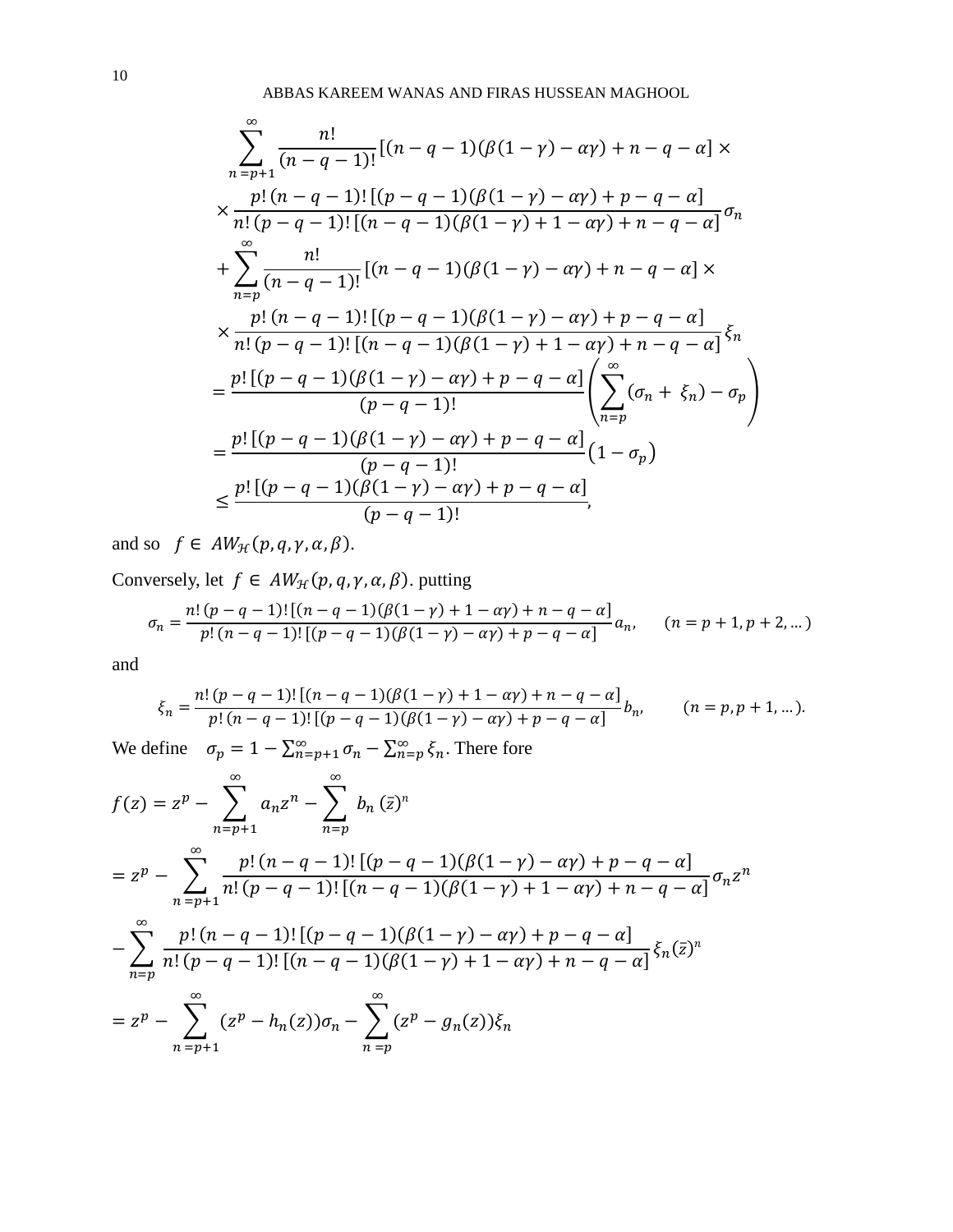STUDY OF A NEW CLASS FOR HIGHER-ORDER DERIVATIVES OF HARMONIC MULTIVALENT …

$$
= \left(1 - \sum_{n=p+1}^{\infty} \sigma_n - \sum_{n=p}^{\infty} \xi_n\right) z^p + \sum_{n=p+1}^{\infty} \sigma_n h_n(z) - \sum_{n=p}^{\infty} \xi_n g_n(z)
$$
  
=  $\sigma_p h_p(z) + \sum_{n=p+1}^{\infty} \sigma_n h_n(z) - \sum_{n=p}^{\infty} \xi_n g_n(z)$   
=  $\sum_{n=p}^{\infty} (\sigma_n h_n(z) + \xi_n g_n(z)),$ 

and this completes the proof of theorem 2.4.

**Theorem 2.5.** The class  $AW_{\mathcal{H}}(p, q, \gamma, \alpha, \beta)$  is closed under convex combinations.

**Proof.** For  $j = 1,2,3,...$ , let  $f_j \in AW_{\mathcal{H}}(p,q,\gamma,\alpha,\beta)$  where  $f_j$  is given by

$$
f_j(z) = z^p - \sum_{n=p+1}^{\infty} a_{n,j} z^n - \sum_{n=p}^{\infty} b_{n,j} (\bar{z})^n.
$$

Then by (2.3), we have

$$
\sum_{n=p+1}^{\infty} \frac{n!}{(n-q-1)!} [(n-q-1)(\beta(1-\gamma)-\alpha\gamma)+n-q-\alpha] a_{n,j}
$$
  
+
$$
\sum_{n=p}^{\infty} \frac{n!}{(n-q-1)!} [(n-q-1)(\beta(1-\gamma)-\alpha\gamma)+n-q-\alpha] b_{n,j}
$$
  

$$
\leq \frac{p! [(p-q-1)(\beta(1-\gamma)-\alpha\gamma)+p-q-\alpha]}{(p-q-1)!}
$$
(2.8)

For  $\sum_{j=1}^{\infty} \lambda_j = 1$ ,  $0 \le \lambda_j \le 1$ , the convex combination of  $f_j$  may be written as

$$
\sum_{j=1}^{\infty} \lambda_j f_j(z) = z^p - \sum_{n=p+1}^{\infty} \left( \sum_{j=1}^{\infty} \lambda_j a_{n,j} \right) Z^n - \sum_{n=p}^{\infty} \left( \sum_{j=1}^{\infty} \lambda_j b_{n,j} \right) (\bar{z})^n.
$$

Then by (2.8), we have

$$
\sum_{n=p+1}^{\infty} \frac{n!}{(n-q-1)!} [(n-q-1)(\beta(1-\gamma)-\alpha\gamma)+n-q-\alpha] \left(\sum_{j=1}^{\infty} \lambda_j a_{n,j}\right) +\sum_{n=p}^{\infty} \frac{n!}{(n-q-1)!} [(n-q-1)(\beta(1-\gamma)-\alpha\gamma)+n-q-\alpha] \left(\sum_{j=1}^{\infty} \lambda_j b_{n,j}\right) =\sum_{j=1}^{\infty} \lambda_j \left\{\sum_{n=p+1}^{\infty} \frac{n!}{(n-q-1)!} [(n-q-1)(\beta(1-\gamma)-\alpha\gamma)+n-q-\alpha] a_{n,j}\right\}
$$